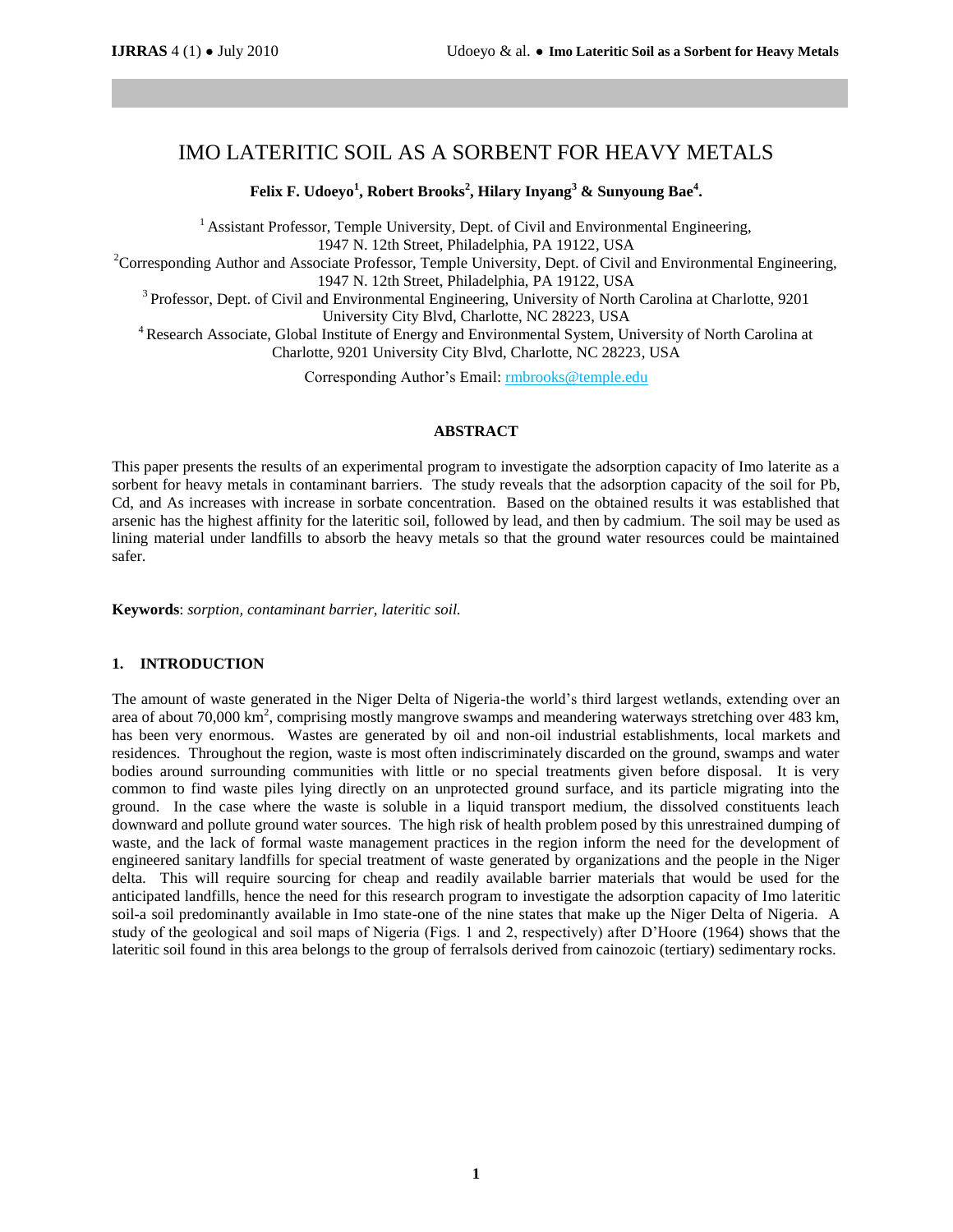

Fig. 1. Geological Map of Nigeria



Fig. 2. Soil Map of Nigeria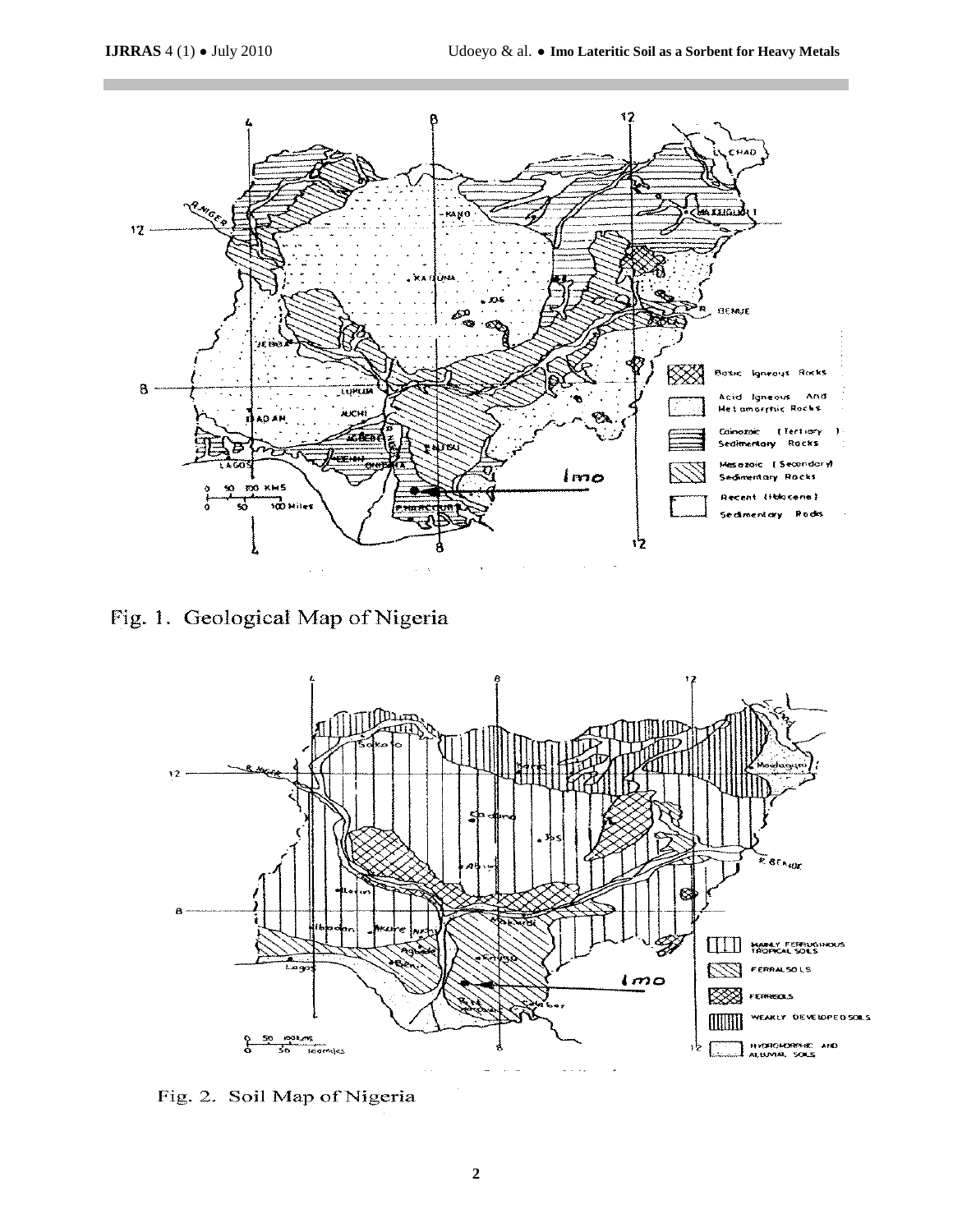Anderson and Hee (2000) and Osinubi (1998) in their work recommend the use of lateritic soil for landfill liner due to its low hydraulic conductivity. Maji et al (2006) in their investigation on the adsorption characteristics of arsenic on lateritic soil collected from Gopali area in West Midnapore of India observed that the soil could remove up to 98 % of total arsenic. Chalermyanont et al (2009) noted in their findings on the potential use of lateritic and marine clay soils as landfill liners to retain heavy metals that marine clay had better adsorption capacity than lateritic soil from Thailand, and that its hydraulic conductivity was lower. In addition, they observed that the hydraulic conductivities of both soils when permeated with low concentration heavy metal solutions were below 1 x  $10^{-7}$  $\text{cm}^2/\text{s}$ .

# **2. MATERIALS AND METHODS**

The lateritic soil sample used for this sorption study was obtained from within the premises of the Federal University of Technology, Owerri, Imo State of Nigeria. The grain size distribution and the bulk chemical composition of the soil have been reported elsewhere (Udoeyo et al, 2006). Sorption of heavy metals on Imo lateritic soil was determined using batch equilibrium technique. The batch experiments were conducted by adding 40 ml of different concentrations of Cd, Pb and As solutions to pre-calculated weight of lateritic soil (4g for Cd, 1g for Pb and 0.2g for As solutions) based on the computed L/S ratio to produce between 10 % and 30 % adsorption as recommended in the EPA Technical Reference Document (1991). ASTM D4646 specifies that adsorption test be performed using a 1:20 soil to solution ratio, but as stated in the EPA document, a single ratio cannot be used satisfactorily in all cases. Two grain size classification of lateritic soil were considered in this study-the complete soil (soil consisting of all the grain size distributions of the soil, CS) and the sieved soil (soil passing No. 200 US sieve, SS). The soil-suspension samples were equilibrated in 50 ml polystyrene centrifuge tubes by shaking at 250 rpm for 24 hours at  $25^{\circ}$ C using an incubator shaker (C24 incubator-New Brunswick Scientific City), and then centrifuged at 7,000 rpm for 20 minutes using a Fisher Scientific Centrifuge. The concentrations of heavy metals in the supernatant were analyzed using an Atomic Absorption Spectrometer (Thermo Elemental, Cambridge, UK).

# **3. RESULTS AND DISCUSSION**

### **Sorption of Heavy Metals**

# **Determination of soil-solution ratio**

To construct an adsorption isotherm, soil-solution ratios must be determined that will permit enough solute to be adsorbed to result in measurable, statistically significant differences in solution concentration. A value of 10 % to 30 % adsorption for the highest solute concentration used has been suggested as a useful criterion for selecting a soil-solution ratio (U.S. EPA, 1991). Figs 3, 4, and 5 show the percentage adsorption of each of the investigated metal on lateritic soil as a function of L/S ratio.



Fig. 3. Percentage adsorption of lead as a function of L/S ratio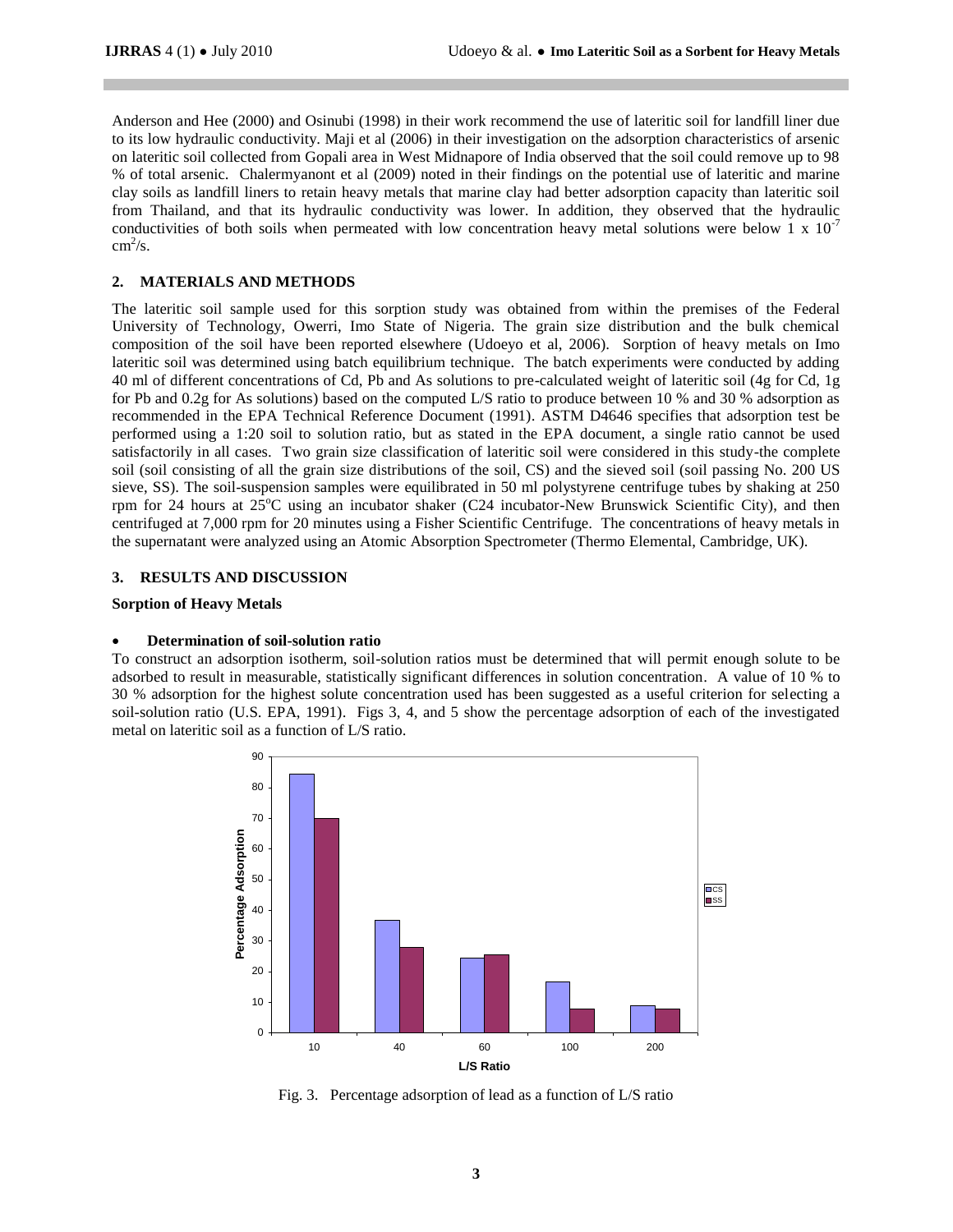

Fig. 4. Percentage adsorption of cadmium as a function of L/S ratio



Fig. 5. Percentage adsorption of arsenic as a function of L/S ratio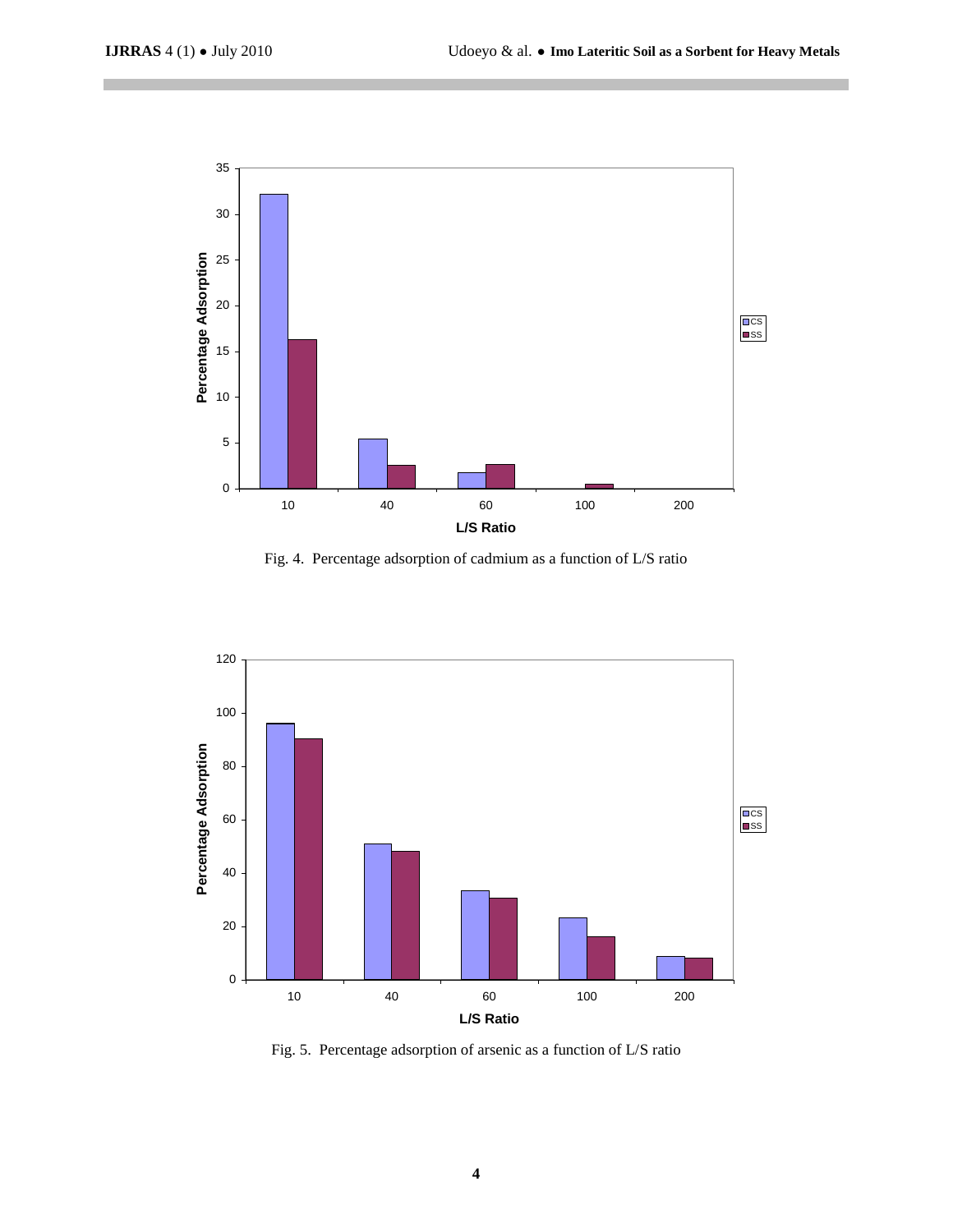Based on the afore-stated criterion, an L/S ratio of 1/10, 1/40 and 1/200 were selected for Cd, Pb and As, respectively.

**Sorption isotherm**

| Table 1. Equilibrium data from sorption experiment at $pH = 5$ and $25^{\circ}C$<br>$\bullet$ |               |               |           |                     |           |                       |           |  |
|-----------------------------------------------------------------------------------------------|---------------|---------------|-----------|---------------------|-----------|-----------------------|-----------|--|
| Metal                                                                                         | Initial       | Equilibrium   |           | Adsorption capacity |           | Percentage adsorption |           |  |
|                                                                                               | concentration | concentration |           | $(\mu g/g)$         |           |                       |           |  |
|                                                                                               | (mg/L)        | (mg/L)        |           |                     |           |                       |           |  |
|                                                                                               |               | <b>SS</b>     | <b>CS</b> | <b>SS</b>           | <b>CS</b> | <b>SS</b>             | <b>CS</b> |  |
| Pb                                                                                            | 5.46          | 2.95          | 1.19      | 100.49              | 171.07    | 45.97                 | 78.21     |  |
|                                                                                               | 11.14         | 7.74          | 4.82      | 136.01              | 252.81    | 30.51                 | 56.71     |  |
|                                                                                               | 16.43         | 12.39         | 9.01      | 161.78              | 296.69    | 24.62                 | 45.14     |  |
|                                                                                               | 21.48         | 15.55         | 11.48     | 237.21              | 400.23    | 27.60                 | 46.58     |  |
| C <sub>d</sub>                                                                                | 4.37          | 3.59          | 2.72      | 7.82                | 16.49     | 17.86                 | 37.69     |  |
|                                                                                               | 8.05          | 7.82          | 5.31      | 2.22                | 27.32     | 2.76                  | 33.96     |  |
|                                                                                               | 12.17         | 12.12         | 8.36      | 1.00                | 38.05     | 0.84                  | 31.27     |  |
|                                                                                               | 15.73         | 15.84         | 11.06     | $\Omega$            | 46.69     | $\Omega$              | 29.68     |  |
| As                                                                                            | 5.00          | 4.01          | 4.07      | 348.30              | 627.60    | 19.80                 | 18.60     |  |
|                                                                                               | 10.00         | 9.24          | 8.49      | 910.60              | 1503.50   | 7.60                  | 30.20     |  |
|                                                                                               | 15.00         | 14.26         | 13.29     | 135.60              | 2296.80   | 4.93                  | 11.40     |  |
|                                                                                               | 20.00         | 19.23         | 17.24     | 1962.20             | 3217.17   | 3.85                  | 13.80     |  |

 $\bullet$  SS = sieved soil; CS = complete soil

The values of the total amount of heavy metal adsorbed per unit mass of lateritic soil at equilibrium and the percentage adsorption presented in Table 1 were computed using equations 1 and 2, respectively.

$$
q_e = \frac{(C_o - C_e)V}{m}
$$
\n
$$
\% adsorption = \frac{C_o - C_e}{C_o} \times 100
$$
\n(1)

where  $q_e$  is the amount of adsorbate adsorbed per unit mass of lateritic soil at equilibrium in mg/g,  $C_o$  and  $C_e$  are the initial and equilibrium concentrations, respectively of the adsorbate solutions in mg/l, V is the volume of adsorbate solution in liter, and m is the mass of lateritic soil in grams.

To study the sorption capacity and isotherm, Langmuir and Freundlich equations were fitted to test results. The linearized forms of these equations are given as follows:

Langmuir: *e e q*  $\frac{C_e}{\sqrt{C}}$  = *m e q*  $\frac{C_e}{+}$  $k_a q_m$ 1 ----------------------------------------------------------------------- (3) Freundlich: 1

$$
\ln q_e = \frac{1}{n} \ln C_e + \ln k_F
$$

where  $q_m$  is the maximum sorption capacity corresponding to complete monolayer coverage in mg/g,  $k_a$  is the Langmuir constant, and  $k_F$  and n are Freundlich constants related to adsorption capacity and adsorption intensity of adsorbent.

| Metal | Langmuir        |                    |                   |                         | Freundlich      |         |                   |      |
|-------|-----------------|--------------------|-------------------|-------------------------|-----------------|---------|-------------------|------|
|       | Sieved soil, SS |                    | Complete soil, CS |                         | Sieved soil, SS |         | Complete soil, CS |      |
|       | $K_a$           | $q_{m}$            | $\mathbf{v}_a$    | $\mathsf{q}_\mathsf{m}$ | $K_{\rm F}$     | 1/n     | $K_{\rm F}$       | 1/n  |
| Pb    | 0.12            | 0.31               | 0.36              | 0.44                    | $-2.82$         | 0.49    | $-1.86$           | 0.34 |
| Cd    | $-0.22$         | $4 \times 10^{-4}$ | 0.06              | 0.12                    | $-1.90$         | $-2.21$ | $-4.86$           | 0.75 |
| As    | $-0.02$         | $-5.92$            | 0.02              | $-16.39$                | $-2.30$         | l.14    | $-1.02$           | 1.08 |

Table 2. Isotherm parameters of heavy metals adsorption on Imo lateritic soil